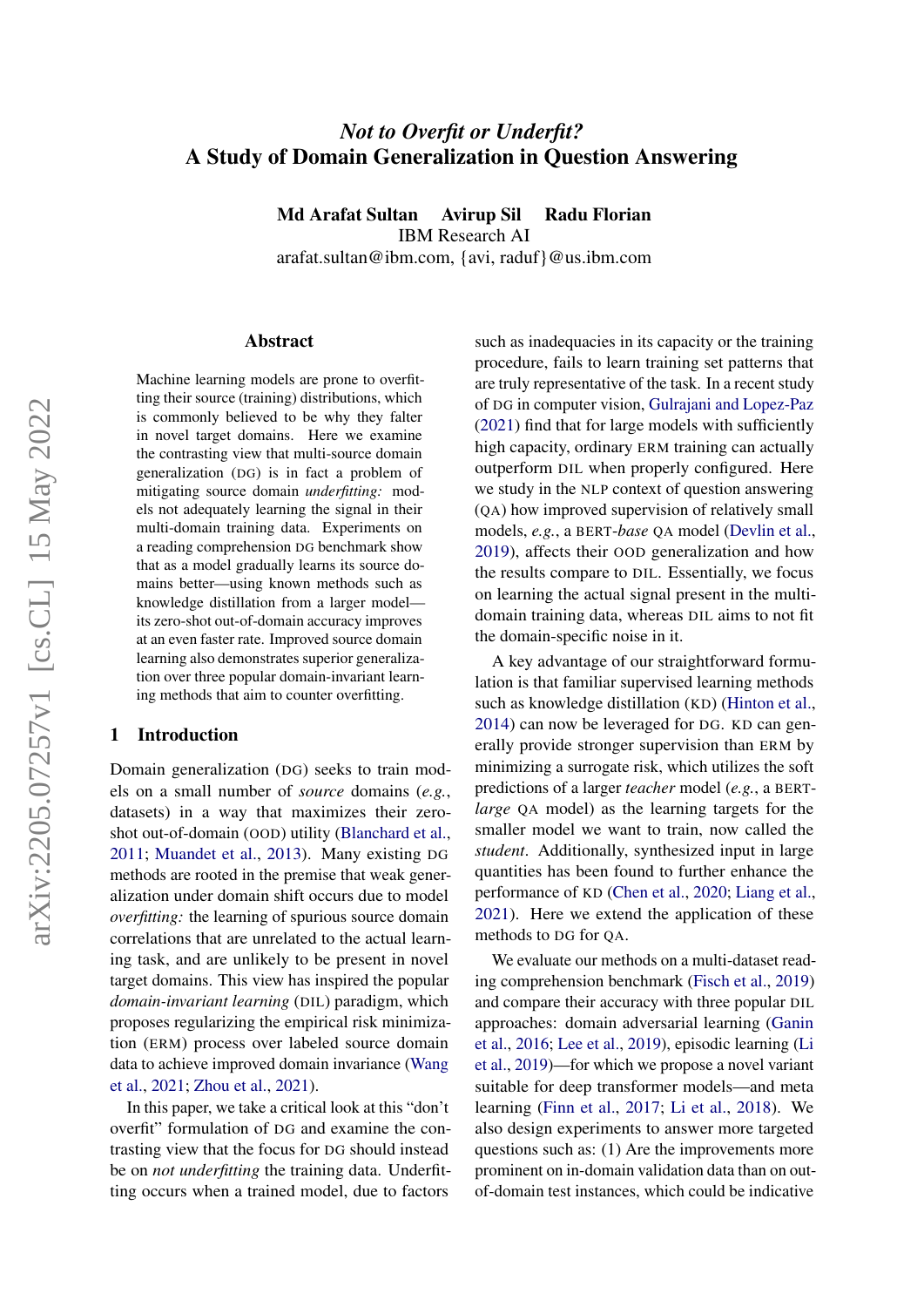of weak generalization? (2) Do the proposed methods falter on input cases where domain-invariant approaches thrive, potentially indicating weakness on extremely distant test cases? In all these different evaluations, our methods exhibit far superior DG than the three existing methods, whereas the latter only marginally outperform ERM.

While further experiments with more datasets and baselines are needed before a firm conclusion can be reached on the superiority of our formulation of DG over DIL (or vice versa), our findings do indicate the need for a better understanding of optimal source domain learning as an approach to DG. A primary goal of this paper is to motivate future explorations of this important research question.

### 2 The Reading Comprehension Task

Given a question q and a passage  $p$  that answers  $q$ , reading comprehension (RC) outputs the answer a. In *extractive* RC, which is the form we study in this paper,  $\alpha$  is assumed to be a subtext of  $p$ —the goal is therefore to locate  $a$  in  $p$ .

### 3 Methods

Here we describe the different DG approaches evaluated in this paper: the proposed methods for improved source domain learning as well as the three domain-invariant learning baselines.

### <span id="page-1-1"></span>3.1 Multi-Dataset Knowledge Distillation

For improved multi-domain training, we rely on knowledge distillation (KD), which naturally trains small yet powerful models by leveraging the predictions of a larger teacher model. We first train a single teacher using ERM on labeled RC data from all source domains. We follow the standard RC training procedure for this step, which separately trains an answer start and end predictor, as described in [\(Devlin et al.,](#page-4-2) [2019\)](#page-4-2).

The knowledge of this teacher is then distilled into a smaller student model—equal in size with the baselines—by minimizing the following MSE loss on the same set of training examples:

<span id="page-1-0"></span>
$$
\mathcal{L}_{KD} = \|z_s(x) - z_t(x) / \mathcal{T}\|_2^2 \tag{1}
$$

where  $z_s(x)$  and  $z_t(x)$  are the logits computed for an input question-passage pair  $x$  by the student and the teacher, respectively, and  $T$  is the temperature. Similar to the training of the teacher, two KD losses are minimized per training example, one each for the start and the end of the answer.

### 3.2 Augmenting KD with Synthetic Questions

To facilitate KD from the same teacher on a larger scale, we synthesize additional questions using a sequence-to-sequence model. An encoder-decoder language model [\(Lewis et al.,](#page-4-12) [2020;](#page-4-12) [Raffel et al.,](#page-5-3) [2020\)](#page-5-3) is first fine-tuned for each source domain, where question-passage pairs from the corresponding dataset constitute the training examples: the passage is the source and the question is the target. Note that we use the teacher's soft answer predictions as targets during KD (Eq. [1\)](#page-1-0), and therefore do not need to provide any answers as part of the synthesized data.

[Sultan et al.](#page-5-4) [\(2020\)](#page-5-4) show that sampling-based generation,  $e.g.,$  with a top- $p$  top- $k$  sampler, produces more useful synthetic training data than deterministic greedy or beam search decoding. Moreover, [Chen et al.](#page-4-4) [\(2020\)](#page-4-4) find that large amounts of diverse synthetic data can be more effective at supporting KD than typically smaller amounts of human-labeled *gold* examples, although using both yields the best results. We incorporate these suggestions into our work by sampling examples from our generators and performing KD with first synthesized and then gold training data ([§3.1\)](#page-1-1). Unlike those earlier studies, however, we apply the above procedure to the multi-source DG problem.

#### 3.3 Domain-Invariant Learning

These existing DG methods impose additional requirements on top of ERM to incorporate domain invariance into the trained models.

For *domain-adversarial learning* [\(Ganin et al.,](#page-4-7) [2016\)](#page-4-7), that added requirement is for the model to learn domain-agnostic hidden representations of the training inputs. This is accomplished by training a domain classifier in parallel with the RC model and teaching the shared feature extractor to produce adversarial representations for the domain classifier [\(Lee et al.,](#page-4-8) [2019\)](#page-4-8).

Given a model with parameters Θ to be optimized on mult-domain training data, *episodic learning* [\(Li et al.,](#page-4-9) [2019\)](#page-4-9) trains a random subset  $\Theta'$ in each iteration; values for the remaining parameters  $\Theta \setminus \Theta'$  are copied over from a weaker model trained on one of the source domains other than that of the current example. This procedure effectively forces the  $\Theta'$  subnetwork to become more robust to domain shift as it learns to work with an OOD companion  $\Theta \setminus \Theta'$ . While [Li et al.](#page-4-9) [\(2019\)](#page-4-9) use a fixed breakdown of Θ into a feature extractor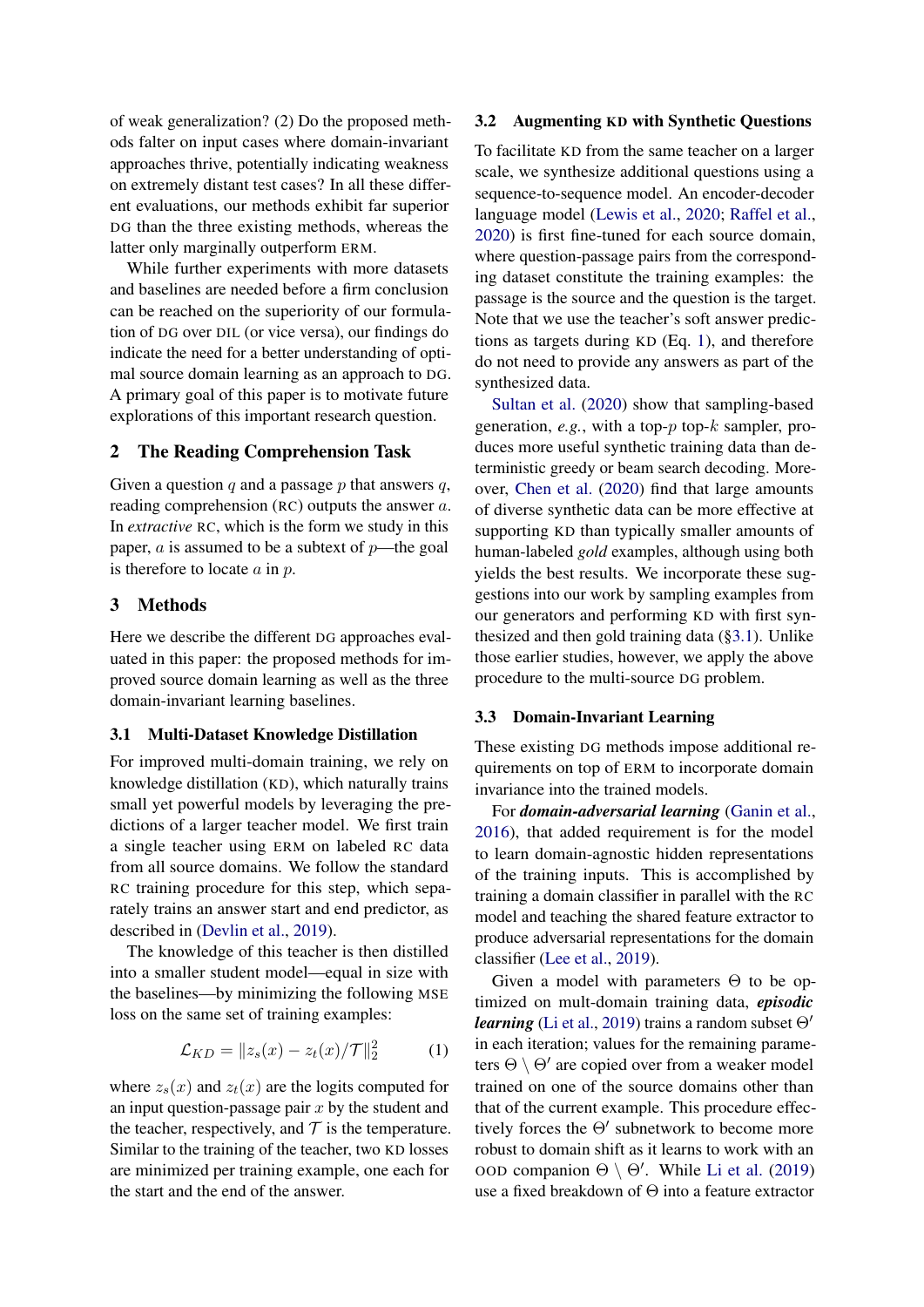<span id="page-2-2"></span>

| <b>Method</b>                                             | <b>Test Set</b> |                |                |                |                | Avg.           |                |
|-----------------------------------------------------------|-----------------|----------------|----------------|----------------|----------------|----------------|----------------|
|                                                           | <b>BiOASO</b>   | <b>DROP</b>    | DuoRC          | <b>RACE</b>    | RelEx          | TextbookOA     |                |
| <b>ERM</b>                                                | $51.7 + 1.4$    | $37.8 \pm 0.2$ | $55.1 \pm 1.5$ | $39.0 + 1.0$   | $83.3 \pm 0.3$ | $51.6 \pm 1.8$ | $53.1 \pm 1.0$ |
| Domain-invariant learning to <b>counter overfitting</b> : |                 |                |                |                |                |                |                |
| Domain-Adv                                                | $51.7 \pm 1.9$  | $38.4 \pm 1.1$ | $56.0 \pm 1.0$ | $39.3 \pm 0.6$ | $83.5 \pm 0.7$ | $52.2 \pm 1.7$ | $53.5 \pm 1.2$ |
| Episodic                                                  | $52.0 \pm 1.6$  | $38.4 \pm 1.4$ | $56.4 \pm 1.1$ | $40.1 \pm 0.5$ | $83.3 \pm 0.4$ | $52.3 \pm 1.9$ | $53.7 \pm 1.2$ |
| <b>MLDG</b>                                               | $52.7 \pm 0.9$  | $38.0 \pm 1.1$ | $56.1 \pm 1.5$ | $39.5 + 0.9$   | $83.9 + 0.3$   | $51.1 \pm 2.0$ | $53.6 \pm 1.1$ |
| Improved source domain learning to counter underfitting:  |                 |                |                |                |                |                |                |
| $KD$ (gold-only)                                          | $53.2 \pm 0.7$  | $42.2 \pm 1.3$ | $58.4 \pm 1.6$ | $42.9 \pm 0.9$ | $84.1 + 0.9$   | $56.1 + 2.6$   | $56.2 + 1.3$   |
| KD (augmented)                                            | 53.4 $\pm$ 0.9  | $45.2 \pm 1.7$ | $60.3 \pm 1.2$ | 44.2 $\pm$ 0.8 | $84.8 \pm 0.6$ | $58.0 \pm 1.4$ | $57.6 \pm 1.1$ |

Table 1: Performance (F1 score) of different training methods on OOD test data. Each score is a mean±SD over six models, each trained on a unique five-set combination of the six source datasets. While the domain-invariant methods provide small gains over plain ERM, improved source domain learning demonstrates by far the best results.

and a task head, we relax this condition for multilayer transformer models to allow a split after a randomly chosen transformer layer.

Finally, *meta learning* [\(Finn et al.,](#page-4-10) [2017\)](#page-4-10) for DG [\(Li et al.,](#page-4-11) [2018\)](#page-4-11) (MLDG) uses disjoint subsets of the source domains as *meta-train* and *meta-test* domains at each training step. It uses the metatrain set to update model parameters in a way that improves performance on the meta-test set. This is accomplished using a second-order differentiation through the parameter updates of the model.

### 4 Experiments

#### 4.1 Setup

We run our experiments on the the public subset of the DG benchmark by [Fisch et al.](#page-4-6)  $(2019)^1$  $(2019)^1$  $(2019)^1$ . It consists of (*a*) training and in-domain validation data from six source datasets, and (*b*) six target datasets for evaluation. Table [2](#page-2-1) shows some key statistics. We refer the reader to the original paper for a detailed description of each dataset.

Given our stated intent to study DG with relatively small models ([§1\)](#page-0-0), we fine-tune BERT-*base* (110M parameters) [\(Devlin et al.,](#page-4-2) [2019\)](#page-4-2) for RC with the different training methods [\(Wolf et al.,](#page-5-5) [2020\)](#page-5-5). In KD experiments, we use a BERT-*large* teacher (345M parameters) fine-tuned using ERM on the source datasets. To prevent any confounding effects from negative windows [\(Fisch et al.,](#page-4-6) [2019\)](#page-4-6), only those sliding windows of the training contexts are retained that actually contain an answer. We upsample from smaller training sets to make the number of examples equal across domains, and include examples from only one training set in each mini-batch (which worked better than multi-dataset mini-batches in our experiments). All model hyperparameters are tuned by optimizing the macro-

<span id="page-2-1"></span>

| Source                          | Train   | Dev    |
|---------------------------------|---------|--------|
| SQuAD (Rajpurkar et al., 2016)  | 86.588  | 10.507 |
| NewsQA (Trischler et al., 2017) | 74,160  | 4.212  |
| NQ (Kwiatkowski et al., 2019)   | 104,071 | 12,836 |
| HotpotQA (Yang et al., 2018)    | 72,928  | 5.904  |
| TriviaOA (Joshi et al., 2017)   | 61,688  | 7,785  |
| searchQA (Dunn et al., 2017)    | 117,384 | 16.980 |
| $\blacksquare$                  |         |        |

| <b>Target</b>                      | <b>Test</b> |
|------------------------------------|-------------|
| BioASQ (Tsatsaronis et al., 2015)  | 1.504       |
| DROP (Dua et al., 2019)            | 1,503       |
| DuoRC (Saha et al., 2018)          | 1,501       |
| RACE (Lai et al., 2017)            | 674         |
| Relex (Levy et al., 2017)          | 2.948       |
| TextbookOA (Kembhavi et al., 2017) | 1,503       |

Table 2: Dataset statistics [\(Fisch et al.,](#page-4-6) [2019\)](#page-4-6):  $\#$  of examples.

averaged F1 score on the in-domain validation sets; please see Appendix [A.3](#page-6-0) for further details.

With each training method, we train six models, each on a unique five-set combination of the six source datasets. The performance of the method on a test set is the mean F1 score of these six models. Finally, the macro-averaged F1 score over all six test sets represents its overall performance.

For synthetic data generation, we fine-tune separate BART-*large* models [\(Lewis et al.,](#page-4-12) [2020\)](#page-4-12) on the individual source datasets. We generate 500k questions per dataset from Wikipedia contexts using top- $p$  top- $k$  sampling ( $p=0.95$ ,  $k=10$ ).

#### 4.2 Results

In Table [3](#page-3-0) (column 1), we show the in-domain dev set performance of ERM and the two variants of KD: ERM clearly exhibits some underfitting as evidenced by its lower source domain score, which KD helps to mitigate to some extent. Moreover, augmented KD with additional synthesized questions improves results over gold-only distillation.

Table [1](#page-2-2) summarizes the performance of different training methods on the OOD test sets. The DIL

<span id="page-2-0"></span><sup>1</sup> <https://github.com/mrqa/MRQA-Shared-Task-2019#datasets>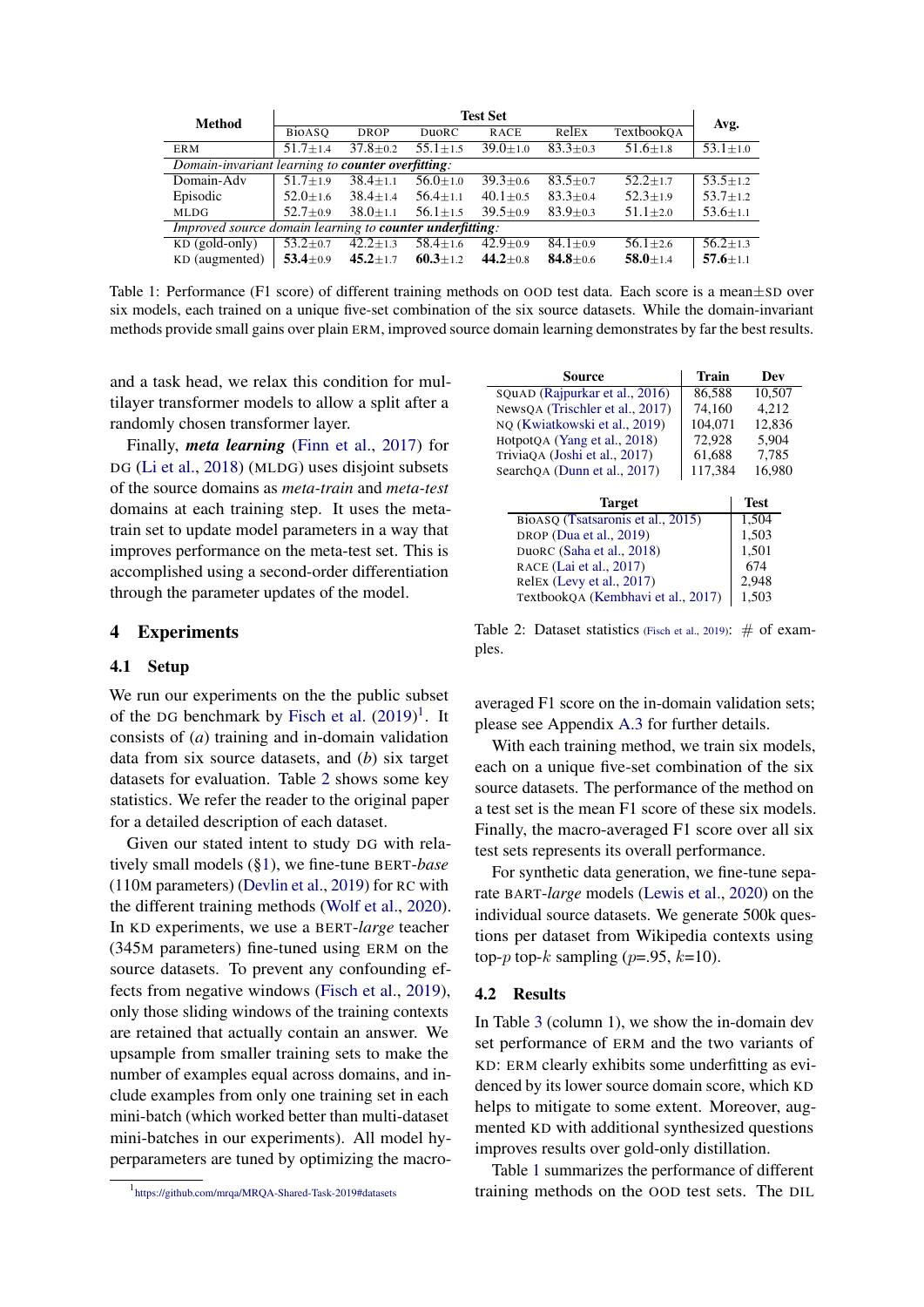<span id="page-3-0"></span>

| Method           | <b>ID-Dev</b> | <b>OOD-Test</b> |
|------------------|---------------|-----------------|
| ER M             | 75.0          | 53.1            |
| $KD$ (gold-only) | $76.4(1.9\%)$ | $56.2(5.8\%)$   |
| KD (augmented)   | $77.2(2.9\%)$ | 57.6(8.5%)      |

Table 3: F1 score (and relative gain over ERM) for each proposed KD-based method. Gains on the OOD test sets outpace those on the in-domain dev sets, indicating strong generalization.

methods do yield small gains over ERM, but improved source domain learning with KD and data augmentation outperforms those baselines by a much clearer margin. Crucially, we observe improvements separately on each individual test set. In a two-tailed Student's t-test, we find all differences between (*a*) DIL and ERM, and (*b*) KDbased methods and DIL, to be statistically significant ( $p < .0001$ ).

To further examine the generalization induced by the KD-based methods, we compare in Table [3](#page-3-0) their performance on in-domain validation data versus OOD test data: both methods provide substantially larger OOD relative gains over standard ERM (5.8–  $8.5\%$ ) than on in-domain data (1.9–2.9%). These results clearly suggest that many of the new and/or improved patterns the proposed methods teach do indeed generalize to other domains.

<span id="page-3-1"></span>

| Method            | Avg. F1 |
|-------------------|---------|
| КD                | 56.2    |
| $KD + Domain-Adv$ | 55.4    |
| $KD + Episodic$   | 55.5    |
| $KD + MLDG$       | 55.8    |

Table 4: Domain-invariant learning does not complement KD-based source domain learning in OOD tests.

Although the KD-based methods exhibit stronger overall OOD generalization, it is still possible that DIL teaches certain DG-inducing patterns that even powerful source domain supervision fails to provide, in which case the former should complement the latter well. To test this effect, we train three models using each of the three DIL methods, but replace ERM with KD (gold instances only) as the underlying training mechanism for RC. As Table [4](#page-3-1) shows, none of the three combinations does better than KD alone, which, along with the results of Table [1,](#page-2-2) indicates that as a learner is exposed to stronger source domain supervision, DIL starts to lose its relevance.

As a final test of the sufficiency of multi-source KD as a DG method, we look at its ability to function as a proxy for the different DIL methods. Let  $\mathcal E$ 

<span id="page-3-2"></span>

Figure 1: The ability of different methods to *cover*, *i.e.*, function as a proxy for, other methods. The leftmost plot shows the coverage of domain-adversarial learning by other methods, for example. KD-based source domain learning provides the best coverage across the board. B: ERM, E: Episodic, M: MLDG, A: Domain-Adv, Kg: gold-only KD, Ka: KD combined with synthetic data augmentation.

be the set of examples for which a training method M has a higher F1 score than ERM, representing the DG capabilities of M. We define the *coverage* of M by another method  $M'$  as the relative F1 score of  $M'$ as a fraction  $(\%)$  of the F1 score of M on  $\mathcal{E}$ . This metric essentially quantifies the degree to which the DG capabilities of  $M$  is retained by  $M'$ . As the bar charts of Figure [1](#page-3-2) show, the KD-based methods provide the best coverage of all three DIL methods; the latter, while providing considerably better coverage of one another than ERM, lag behind KD in all three cases. These results again suggest that strong source domain learning may potentially be a sufficiently optimal policy for multi-source DG, without the need for an explicit enforcement of domain invariance.

#### 5 Conclusion

This paper puts forward the view with empirical evidence for QA that contrary to popular belief, multi-source domain generalization (DG) is better modeled as a problem of addressing model underfitting than overfitting. Our experimental results show that by simply learning the training domains well, even when the number of such domains is relatively small, strong out-of-domain generalization can be achieved without the need for cross-domain regularization. We rely on knowledge distillation in our experiments for improved source domain learning over ERM. In light of these findings, we believe that focusing our efforts on adequately fitting the source domain patterns might be a more reasonable path forward for DG. That said, further research is needed on the topic before a definitive conclusion can be reached; we hope that our work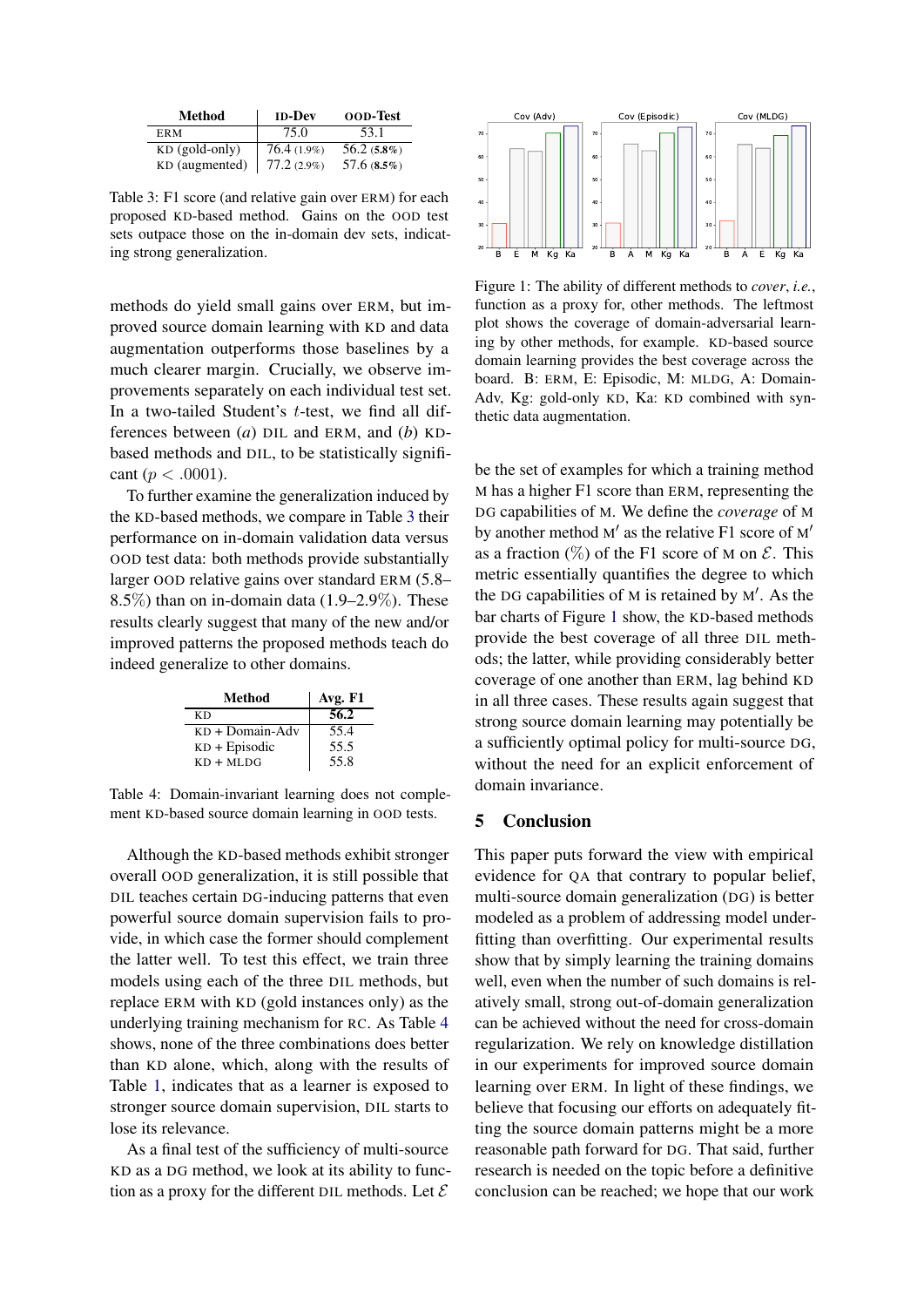will inspire future explorations of this problem.

## 6 Ethics

### 6.1 Limitations

We explore the problem of multi-source domain generalization (DG) in QA with new and existing methods. We believe that our findings will generalize to more baselines and datasets, but here we only show proof of concept for a select set of existing baselines and a single DG benchmark (which consists of multiple datasets from various domains).

### 6.2 Risks

A reading comprehension (RC) system can be made to give offensive answers, given such passages or even adversarially designed questions by malicious actors. That is not our intent, and we do not believe our work introduces any additional risks over existing approaches to RC.

### **References**

- <span id="page-4-0"></span>Gilles Blanchard, Gyemin Lee, and Clayton Scott. 2011. Generalizing from Several Related Classification Tasks to a New Unlabeled Sample. In *NeurIPS*.
- <span id="page-4-4"></span>Yanda Chen, Md Arafat Sultan, and Vittorio Castelli. 2020. Improved Synthetic Training for Reading Comprehension. *arXiv prePrint arXiv:2010.12776*.
- <span id="page-4-2"></span>Jacob Devlin, Ming-Wei Chang, Kenton Lee, and Kristina Toutanova. 2019. BERT: Pre-training of Deep Bidirectional Transformers for Language Understanding. In *NAACL*.
- <span id="page-4-16"></span>Dheeru Dua, Yizhong Wang, Pradeep Dasigi, Gabriel Stanovsky, Sameer Singh, and Matt Gardner. 2019. DROP: A Reading Comprehension Benchmark Requiring Discrete Reasoning Over Paragraphs. In *NAACL*.
- <span id="page-4-15"></span>Matthew Dunn, Levent Sagun, Mike Higgins, V. Ugur Guney, Volkan Cirik, and Kyunghyun Cho. 2017. SearchQA: A New Q&A Dataset Augmented with Context from a Search Engine. *arXiv prePrint arXiv:1704.05179*.
- <span id="page-4-10"></span>Chelsea Finn, Pieter Abbeel, and Sergey Levine. 2017. Model-Agnostic Meta-Learning for Fast Adaptation of Deep Networks. In *ICML*.
- <span id="page-4-6"></span>Adam Fisch, Alon Talmor, Robin Jia, Minjoon Seo, Eunsol Choi, and Danqi Chen. 2019. MRQA 2019 Shared Task: Evaluating Generalization in Reading Comprehension. In *EMNLP-IJCNLP MRQA Workshop*.
- <span id="page-4-7"></span>Yaroslav Ganin, Evgeniya Ustinova, Hana Ajakan, Pascal Germain, Hugo Larochelle, François Laviolette, Mario Marchand, and Victor Lempitsky. 2016. Domain-Adversarial Training of Neural Networks. *Journal of Machine Learning Research*.
- <span id="page-4-1"></span>Ishaan Gulrajani and David Lopez-Paz. 2021. In Search of Lost Domain Generalization. In *ICLR*.
- <span id="page-4-3"></span>Geoffrey Hinton, Oriol Vinyals, and Jeff Dean. 2014. Distilling the Knowledge in a Neural Network. In *NeurIPS Deep Learning Worksop*.
- <span id="page-4-14"></span>Mandar Joshi, Eunsol Choi, Daniel Weld, and Luke Zettlemoyer. 2017. TriviaQA: A Large Scale Distantly Supervised Challenge Dataset for Reading Comprehension. In *ACL*.
- <span id="page-4-19"></span>Aniruddha Kembhavi, Minjoon Seo, Dustin Schwenk, Jonghyun Choi, Ali Farhadi, and Hannaneh Hajishirzi. 2017. Are You Smarter Than a Sixth Grader? Textbook Question Answering for Multimodal Machine Comprehension. In *CVPR*.
- <span id="page-4-13"></span>Tom Kwiatkowski, Jennimaria Palomaki, Olivia Redfield, Michael Collins, Ankur Parikh, Chris Alberti, Danielle Epstein, Illia Polosukhin, Jacob Devlin, Kenton Lee, Kristina Toutanova, Llion Jones, Matthew Kelcey, Ming-Wei Chang, Andrew M. Dai, Jakob Uszkoreit, Quoc Le, and Slav Petrov. 2019. Natural Questions: A Benchmark for Question Answering Research. *Transactions of the ACL*.
- <span id="page-4-17"></span>Guokun Lai, Qizhe Xie, Hanxiao Liu, Yiming Yang, and Eduard Hovy. 2017. RACE: Large-scale ReAding Comprehension Dataset From Examinations. In *EMNLP*.
- <span id="page-4-8"></span>Seanie Lee, Donggyu Kim, and Jangwon Park. 2019. Domain-agnostic Question-Answering with Adversarial Training. In *EMNLP-IJCNLP MRQA Worksop*.
- <span id="page-4-18"></span>Omer Levy, Minjoon Seo, Eunsol Choi, and Luke Zettlemoyer. 2017. Zero-Shot Relation Extraction via Reading Comprehension. In *CoNLL*.
- <span id="page-4-12"></span>Mike Lewis, Yinhan Liu, Naman Goyal, Marjan Ghazvininejad, Abdelrahman Mohamed, Omer Levy, Veselin Stoyanov, and Luke Zettlemoyer. 2020. BART: Denoising Sequence-to-Sequence Pretraining for Natural Language Generation, Translation, and Comprehension. In *ACL*.
- <span id="page-4-11"></span>Da Li, Yongxin Yang, Yi-Zhe Song, and Timothy M. Hospedales. 2018. Learning to Generalize: Metalearning for Domain Generalization. In *AAAI*.
- <span id="page-4-9"></span>Da Li, Jianshu Zhang, Yongxin Yang, Cong Liu, Yi-Zhe Song, and Timothy M. Hospedales. 2019. Episodic Training for Domain Generalization. In *ICCV*.
- <span id="page-4-5"></span>Kevin J Liang, Weituo Hao, Dinghan Shen, Yufan Zhou, Weizhu Chen, Changyou Chen, and Lawrence Carin. 2021. MixKD: Towards Efficient Distillation of Large-scale Language Models. In *ICLR*.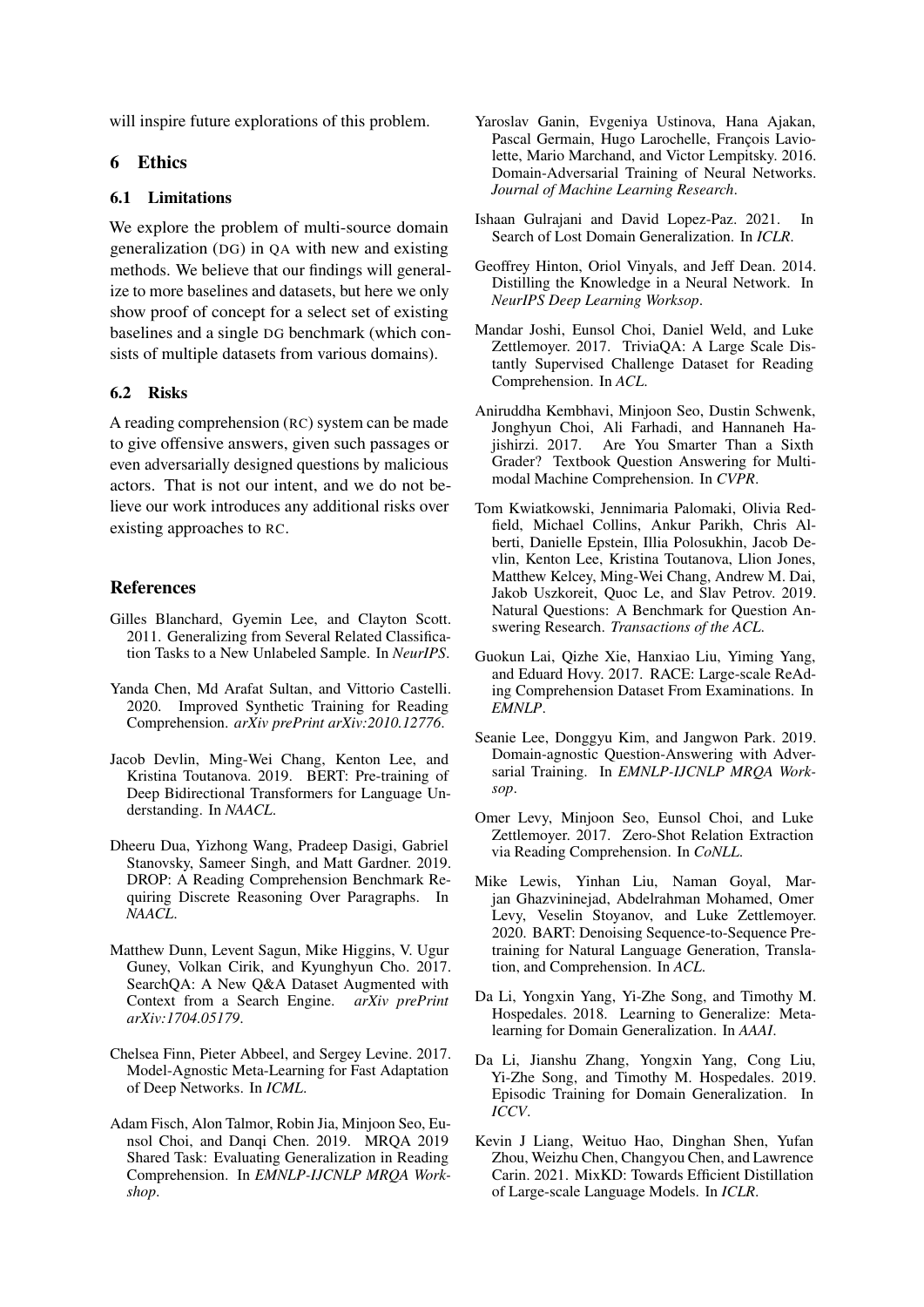- <span id="page-5-0"></span>Krikamol Muandet, David Balduzzi, and Bernhard Schölkopf. 2013. Domain Generalization via Invariant Feature Representation. In *ICML*.
- <span id="page-5-3"></span>Colin Raffel, Noam Shazeer, Adam Roberts, Katherine Lee, Sharan Narang, Michael Matena, Yanqi Zhou, Wei Li, and Peter J. Liu. 2020. Exploring the Limits of Transfer Learning with a Unified Text-to-Text Transformer. *JMLR*.
- <span id="page-5-6"></span>Pranav Rajpurkar, Jian Zhang, Konstantin Lopyrev, and Percy Liang. 2016. SQuAD: 100,000+ Questions for Machine Comprehension of Text. In *EMNLP*.
- <span id="page-5-10"></span>Amrita Saha, Rahul Aralikatte, Mitesh M. Khapra, and Karthik Sankaranarayanan. 2018. DuoRC: Towards Complex Language Understanding with Paraphrased Reading Comprehension. In *ACL*.
- <span id="page-5-4"></span>Md Arafat Sultan, Shubham Chandel, Ramón Fernandez Astudillo, and Vittorio Castelli. 2020. On the Importance of Diversity in Question Generation for QA. In *ACL*.
- <span id="page-5-7"></span>Adam Trischler, Tong Wang, Xingdi Yuan, Justin Harris, Alessandro Sordoni, Philip Bachman, and Kaheer Suleman. 2017. NewsQA: A Machine Comprehension Dataset. In *2nd Workshop on Representation Learning for NLP*.
- <span id="page-5-9"></span>George Tsatsaronis, Georgios Balikas, Prodromos Malakasiotis, Ioannis Partalas, Matthias Zschunke, Michael R Alvers, Dirk Weissenborn, Anastasia Krithara, Sergios Petridis, and Dimitris Polychronopoulos et al. 2015. An Overview of the BioASQ Large-Scale Biomedical Semantic Indexing and Question Answering Competition. *BMC Bioinformatics*.
- <span id="page-5-1"></span>Jindong Wang, Cuiling Lan, Chang Liu, Yidong Ouyang, and Tao Qin. 2021. Generalizing to Unseen Domains: A Survey on Domain Generalization. In *IJCAI (Survey Track)*.
- <span id="page-5-5"></span>Thomas Wolf, Lysandre Debut, Victor Sanh, Julien Chaumond, Clement Delangue, Anthony Moi, Pierric Cistac, Tim Rault, and Remi Louf et al. 2020. Transformers: State-of-the-Art Natural Language Processing. In *EMNLP System Demonstrations*.
- <span id="page-5-8"></span>Zhilin Yang, Peng Qi, Saizheng Zhang, Yoshua Bengio, William Cohen, Ruslan Salakhutdinov, and Christopher D. Manning. 2018. HotpotQA: A Dataset for Diverse, Explainable Multi-hop Question Answering. In *EMNLP)*.
- <span id="page-5-2"></span>Kaiyang Zhou, Ziwei Liu, Yu Qiao, Tao Xiang, and Chen Change Loy. 2021. Domain Generalization in Vision: A Survey. *arXiv preprint arXiv: 2103.02503*.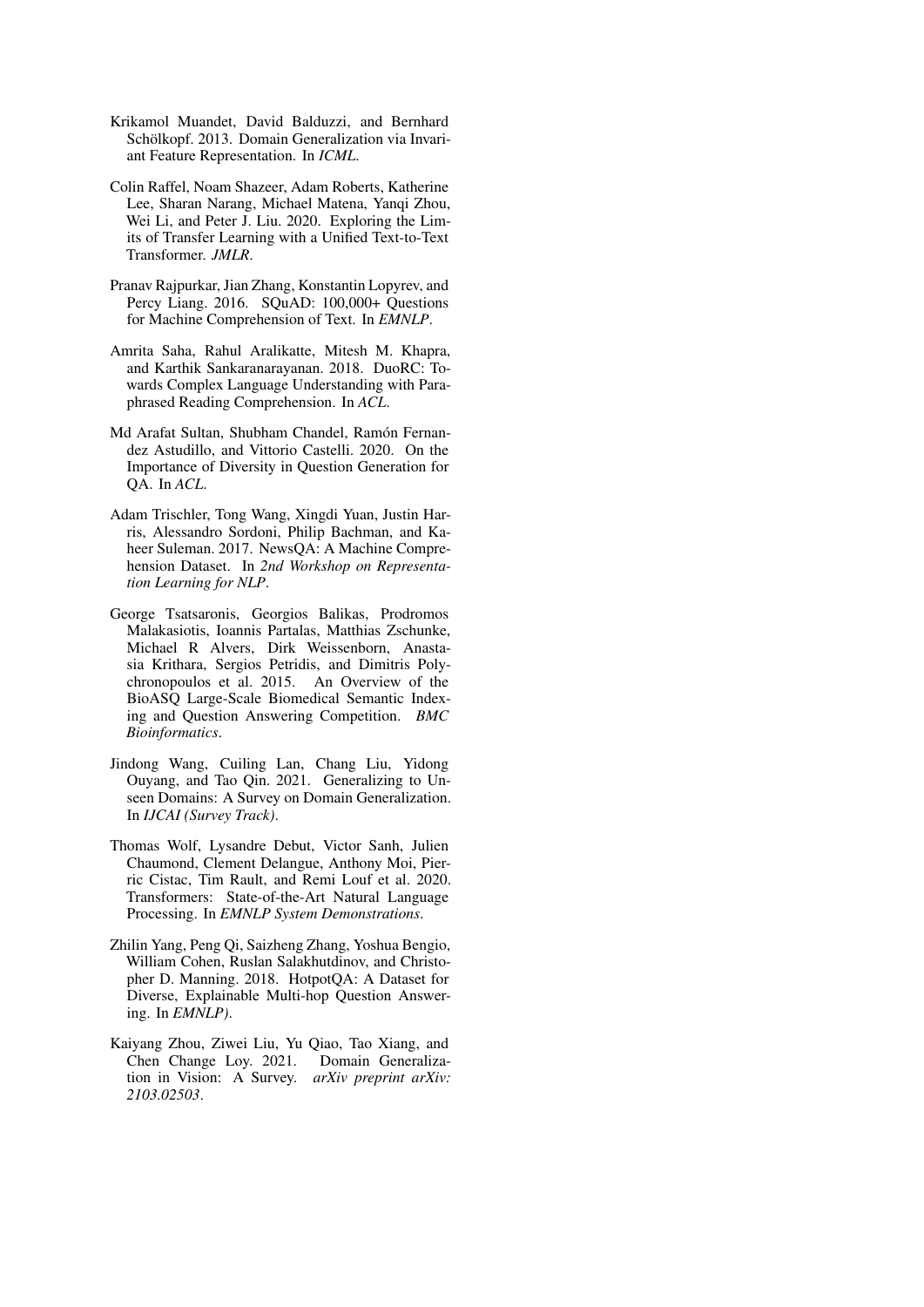# A Appendix

## A.1 Qualtitative Analysis

To better understand what new patterns the proposed method of augmented knowledge distillation (KD-Aug) teaches, we take a closer look at a random sample of the test instances where the baseline model has an F1 score of zero and the student has an F1 score greater than .5. Table [5](#page-7-0) shows four such examples from four different test sets. Even in this very small sample, we observe a number of different ways in which the KD-Aug student is better than the plain ERM baseline:

- BioASQ: The student has learned that synonyms are commonly mentioned in parentheses, especially in the beginning of a sentence.
- DuoRC: The word "overdose" can be difficult to model in context as the subject of the verb "overdose" becomes the object in the expression "giving someone an overdose". The student appears to have learned this nuanced semantics, which the baseline model has not.
- RelationExtraction: Unlike the baseline, the student knows that a fictional universe is not a time period, and the word "Universe" at the end of the phrase "DC Universe" is a strong hint to capitalize on in this particular case. Crucially, it has also learned to ignore the spurious surface-level match in this example between the question and the phrase "from the 30th century" in the passage.
- DROP: This one is a somewhat harder case to analyze, where a plausible explanation could be that the student has better knowledge about people's names and only the last name "Gostkowski" was sufficient for it to recognize it as a player's name.

Even though these patterns were taught by KD-Aug using a small number of source domains, their domain-agnostic importance is quite clear and intuitive, which is also supported by the experiments reported in this paper.

# A.2 Further Commentary on KD Results

The BERT-*base* model fine-tuned using ERM has an F1 score of 75.0 on the in-domain dev set; the corresponding number for the BERT-*large* teacher is 77.3. As Table [3](#page-3-0) shows, the augmented KD student has an F1 score of 77.2, indicating that additional

synthetic questions facilitated almost perfect distillation from *large* to *base* on our source domains.

## <span id="page-6-0"></span>A.3 Model Selection

We use a training batch size of 32 for all models (with gradient accumulation when necessary). To ensure fair comparison, we train and validate all methods on a large set of learning rates:  ${1, 3, 5, 7, 9} \times 10^{-6}, {1, 3, 5, 7, 9} \times 10^{-5}$  and  $\{1, 3, 5\} \times 10^{-4}$ , as the optimal learning rate varied drastically across different methods in our validation experiments. All models are trained for two epochs; we select the best of the epoch 1 and the epoch 2 checkpoint on the validation set for final evaluation on the OOD test set. In Table [6](#page-8-0) we provide the optimal values of these two hyperparameters for all models.

Table [7](#page-9-0) provides the optimal combinations of method-specific hyperparameters. Below is a brief description of each:

- 1.  $\lambda_{adv}$  (Domain-Adv): This is the weight of the adversarial loss of the domain classifier. The main ERM loss has a fixed weight of 1.
- 2.  $\lambda_{erm}$ ,  $\lambda_{episode}$  (Episodic): The relative weights of the ERM loss and the episodic learning loss in their convex combination.
- 3.  $\beta$  (MLDG): The weight of the meta-test loss during meta-optimization (second-order differentiation). The meta-train loss has a fixed weight of 1.
- 4.  $\tau$  (KD): Temperature (Eq. [1\)](#page-1-0).

# A.4 Infrastructure and Computation

We run all experiments on a single V100 GPU with 32gb memory. A vast majority of the runs take less than a day; the longest ones take less than 48h.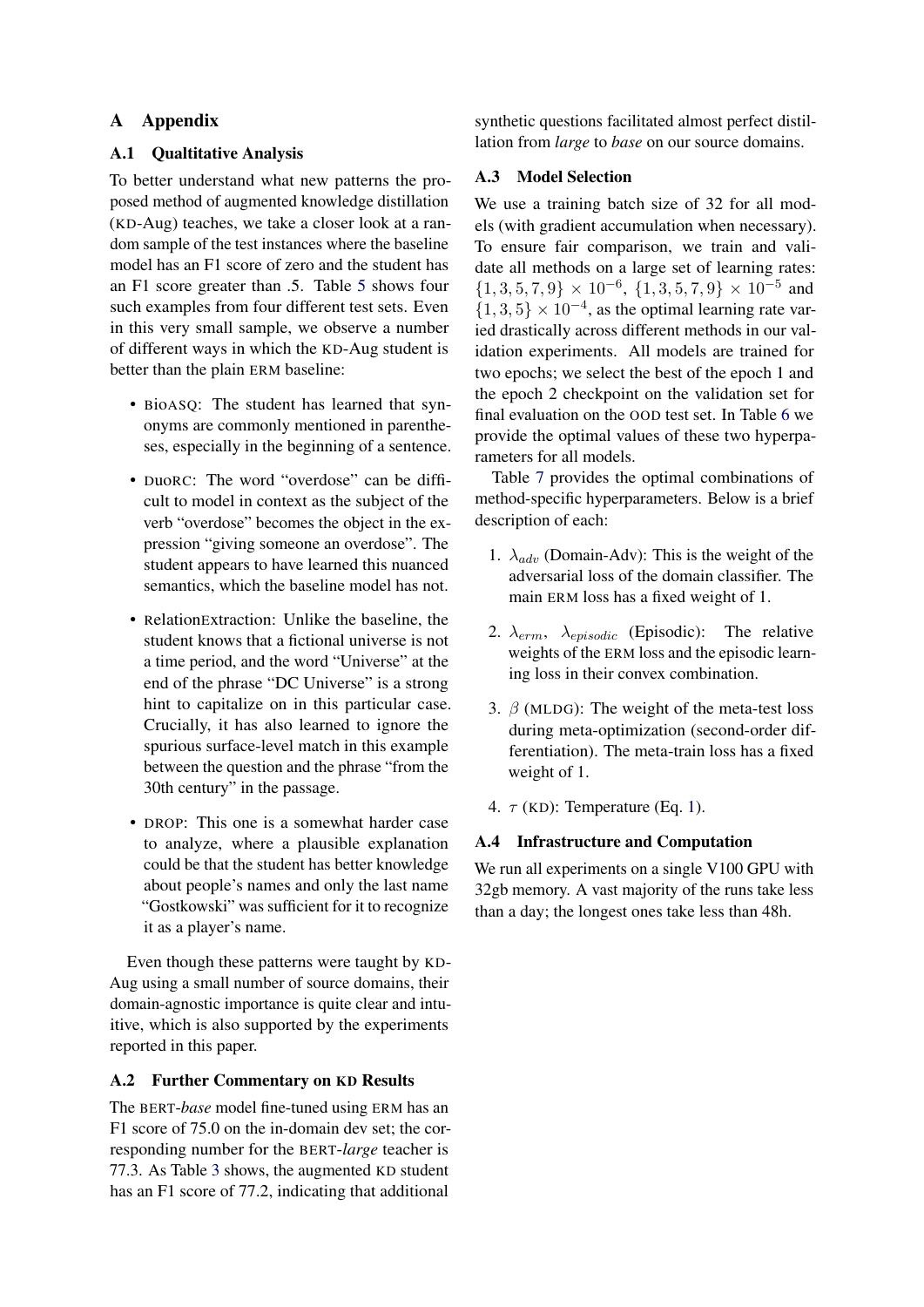#### <span id="page-7-0"></span>Dataset: BioASO

Question: Name synonym of Acrokeratosis paraneoplastica.

**Passage:** Acrokeratosis paraneoplastica (**Bazex** ' syndrome) is a rare but clinically distinctive dermatosis that has been associated in all reported cases , to our knowledge , with either a primary malignant neoplasm of the upper aerodigestive tract or metastatic cancer to the lymph nodes of the neck . Acrokeratosis paraneoplastica was found in a 53-year - old black man with squamous cell carcinoma of the tonsil . A distinctive series of changes was found on histopathologic examination of biopsy specimens taken from his skin lesions , and direct immunofluorescence microscopy of both lesional and nonlesional skin specimens showed immunoglobulin and complement deposition on the epidermal basement membrane . The skin lesions largely resolved following radiation therapy of the neoplasm and of the presumably involved lymph nodes .

GT: ['Bazex syndrome']

ERM Answer: dermatosis

KD-Aug Answer: Bazex ' syndrome

#### Dataset: DuoRC

Question: Who overdoses on insulin?

Passage: The film tells the story of a psychiatrist, Dr. Cross (Vincent Price), who is treating a young woman, Janet Stewart ( Anabel Shaw ), who is in a coma - state, brought on when she heard loud arguing, went to her window and saw a man strike his wife with a candlestick and kill her . It also stars Lynn Bari as Dr. Cross 's nurse / lover , Elaine Jordan . As Stewart comes out of her shock , she recognizes Dr. Cross as the killer . He then takes her to his sanitarium and at Elaine 's urging, gives **Janet** an overdose of insulin under the pretense of administering insulin shock therapy . He ca n't bring himself to murder her in cold blood , though , and asks Elaine to get the medicine to save her . Elaine refuses , they argue , and he strangles her . A colleague of Dr. Cross , Dr. Harvey , saves Janet 's life and Dr. Cross is taken into custody by a lawyer from the District Attorney 's office .

GT: ['Janet.', 'Janet']

ERM Answer: Dr. Cross

KD-Aug Answer: Janet Stewart

#### Dataset: RelationExtraction

Question: What is the name of the fictional universe that Polar Boy is from?

**Passage:** Polar Boy is a fictional character from the 30th century of the **DC Universe**, initially suggested by reader Buddy Lavigne of Northbrook , Illinois in the letters page of Adventure Comics # 304 , January , 1963 . GT: ['DC Universe']

ERM Answer: 30th century

KD-Aug Answer: DC Universe

#### Dataset: DROP

Question: Which player scored the first points of the game?

Passage: The Patriots clinched their fourth straight AFC East title with a close road win. After a scoreless first quarter, the Jaguars responded to a **Gostkowski** field goal with a Maurice Jones - Drew touchdown run. The Patriots challenged the play , as Jones - Drew appeared to fall down at the line of scrimmage , but the ruling on the field was upheld . New England came back before the halftime to retake the lead at 10 - 7 on a Dillon one yard touchdown run . The Patriots maintained their lead as the teams traded touchdowns in the second half , including another touchdown by Jones - Drew . A David Garrard fumble with 1:55 left in the fourth quarter , recovered by safety Rodney Harrison , sealed the Patriots ' 11th win of the season .

## GT: ['Gostkowski']

ERM Answer: Maurice Jones KD-Aug Answer: Gostkowski

Table 5: Examples of test cases where KD-based methods improve over plain ERM.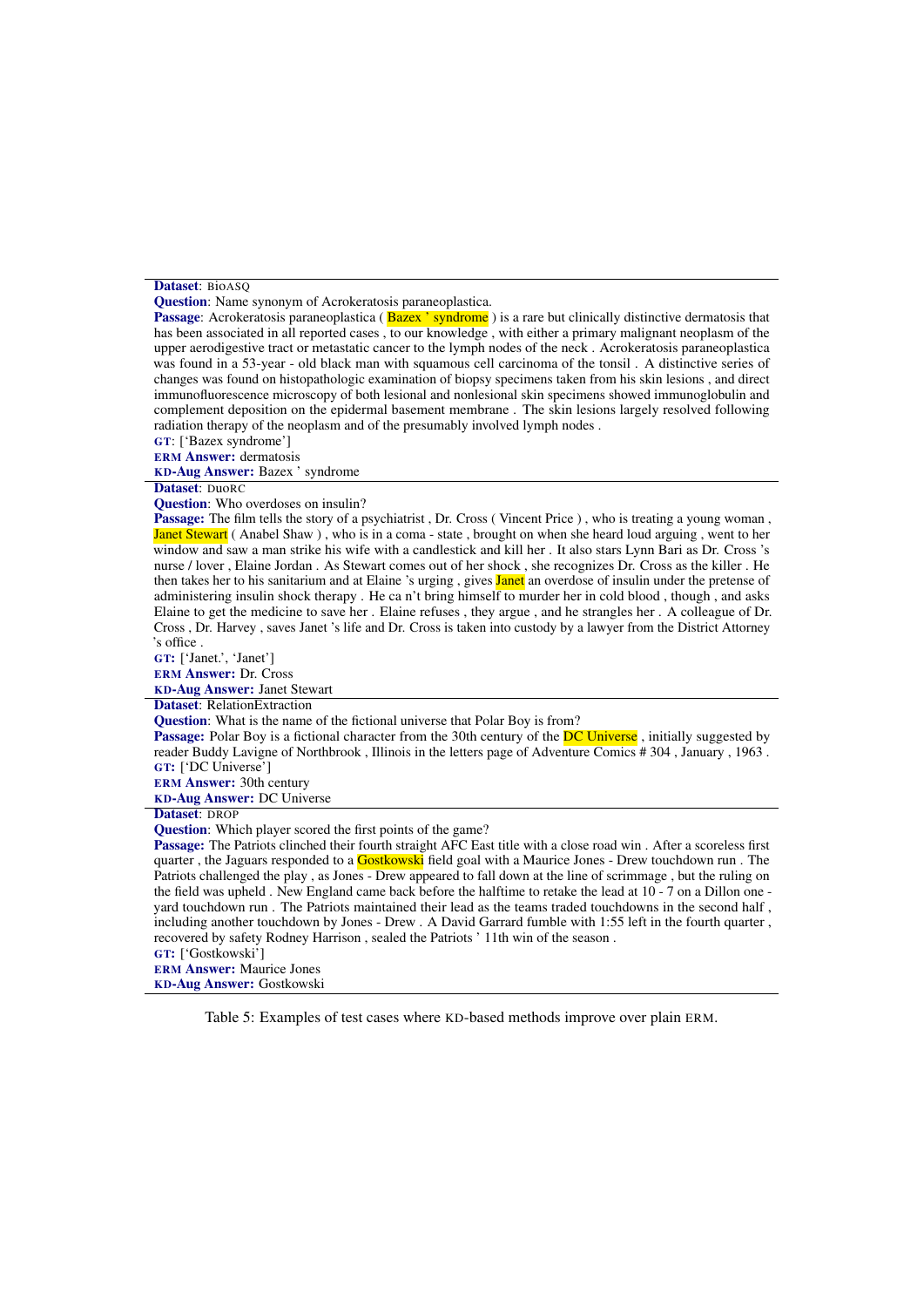<span id="page-8-0"></span>

| <b>Method</b>           | <b>Source Datasets</b> | <b>Learning Rate</b> | $\#$ of Epochs          |  |
|-------------------------|------------------------|----------------------|-------------------------|--|
|                         | C, D, L, P, V          | $3e-5$               | 2                       |  |
|                         | D, L, P, V, W          | $1e-5$               | $\overline{c}$          |  |
|                         | L, P, V, W, C          | $1e-5$               | $\overline{\mathbf{c}}$ |  |
| ERM                     | P, V, W, C, D          | 7e-6                 | 2                       |  |
|                         | V, W, C, D, L          | $1e-5$               | $\overline{c}$          |  |
|                         | W, C, D, L, P          | $1e-5$               | 2                       |  |
|                         | C, D, L, P, V          | $5e-5$               | $\overline{2}$          |  |
|                         | D, L, P, V, W          | 7e-5                 | $\boldsymbol{2}$        |  |
| Domain-Adv              | L, P, V, W, C          | 7e-5                 | $\overline{\mathbf{c}}$ |  |
|                         | P, V, W, C, D          | 7e-5                 | $\overline{c}$          |  |
|                         | V, W, C, D, L          | $9e-5$               | $\sqrt{2}$              |  |
|                         | W, C, D, L, P          | $9e-5$               | $\overline{c}$          |  |
|                         | C, D, L, P, V          | $9e-6$               | $\overline{2}$          |  |
|                         | D, L, P, V, W          | 9e-6                 | $\overline{c}$          |  |
| Episodic                | L, P, V, W, C          | $1e-5$               | $\overline{\mathbf{c}}$ |  |
|                         | P, V, W, C, D          | 7e-6                 | $\sqrt{2}$              |  |
|                         | V, W, C, D, L          | 7e-6                 | $\sqrt{2}$              |  |
|                         | W, C, D, L, P          | 9e-6                 | 2                       |  |
|                         | C, D, L, P, V          | $9e-6$               | $\overline{2}$          |  |
|                         | D, L, P, V, W          | $1e-5$               | $\overline{c}$          |  |
|                         | L, P, V, W, C          | $1e-5$               | $\overline{\mathbf{c}}$ |  |
| MLDG                    | P, V, W, C, D          | $3e-5$               | 1                       |  |
|                         | V, W, C, D, L          | 9e-6                 | $\overline{c}$          |  |
|                         | W, C, D, L, P          | 9e-6                 | 2                       |  |
|                         | C, D, L, P, V          | 7e-5                 | $\overline{2}$          |  |
|                         | D, L, P, V, W          | $3e-5$               | $\boldsymbol{2}$        |  |
|                         | L, P, V, W, C          | $3e-5$               | $\overline{c}$          |  |
| $KD$ (gold-only)        | P, V, W, C, D          | $5e-5$               | $\mathbf{2}$            |  |
|                         | V, W, C, D, L          | $5e-5$               | $\overline{2}$          |  |
|                         | W, C, D, L, P          | $3e-5$               | 2                       |  |
|                         | C, D, L, P, V          | $5e-5$               | synthetic: 1, gold: 2   |  |
|                         | D, L, P, V, W          | $5e-5$               | synthetic: $1, gold: 2$ |  |
|                         | L, P, V, W, C          | $3e-5$               | synthetic: $1, gold: 1$ |  |
| KD (augmented)          | P, V, W, C, D          | $5e-5$               | synthetic: $1, gold: 2$ |  |
|                         | V, W, C, D, L          | $5e-5$               | synthetic: $1, gold: 2$ |  |
|                         | W, C, D, L, P          | 9e-6                 | synthetic: 1, gold: 2   |  |
|                         | C, D, L, P, V          | $7e-5$               | 2                       |  |
|                         | D, L, P, V, W          | 9e-5                 | $\sqrt{2}$              |  |
| KD (gold) w/ Domain-Adv | L, P, V, W, C          | $9e-5$               | $\overline{c}$          |  |
|                         | P, V, W, C, D          | $7e-5$               | $\sqrt{2}$              |  |
|                         | V, W, C, D, L          | $1e-4$               | $\sqrt{2}$              |  |
|                         | W, C, D, L, P          | $1e-4$               | 2                       |  |
|                         | C, D, L, P, V          | $3e-5$               | 2                       |  |
|                         | D, L, P, V, W          | $3e-5$               | $\overline{\mathbf{c}}$ |  |
| KD (gold) w/ Episodic   | L, P, V, W, C          | $3e-5$               | $\overline{\mathbf{c}}$ |  |
|                         | P, V, W, C, D          | $3e-5$               | $\overline{c}$          |  |
|                         | V, W, C, D, L          | $3e-5$               | $\overline{c}$          |  |
|                         | W, C, D, L, P          | $3e-5$               | $\mathbf{2}$            |  |
|                         | C, D, L, P, V          | $5e-5$               | $\overline{2}$          |  |
|                         | D, L, P, V, W          | $5e-5$               | $\overline{\mathbf{c}}$ |  |
| KD (gold) w/ MLDG       | L, P, V, W, C          | $5e-5$               | $\overline{c}$          |  |
|                         | P, V, W, C, D          | $5e-5$               | $\sqrt{2}$              |  |
|                         | V, W, C, D, L          | $7e-5$               | $\overline{c}$          |  |
|                         | W, C, D, L, P          | $5e-5$               | $\overline{2}$          |  |

Table 6: Optimal values of shared hyperparameters (learning rate, # of epochs). C: SearchQA, D: SQuAD, L: NaturalQuestions (NQ), P: HotpotQA, V: TriviaQA, W: NewsQA.